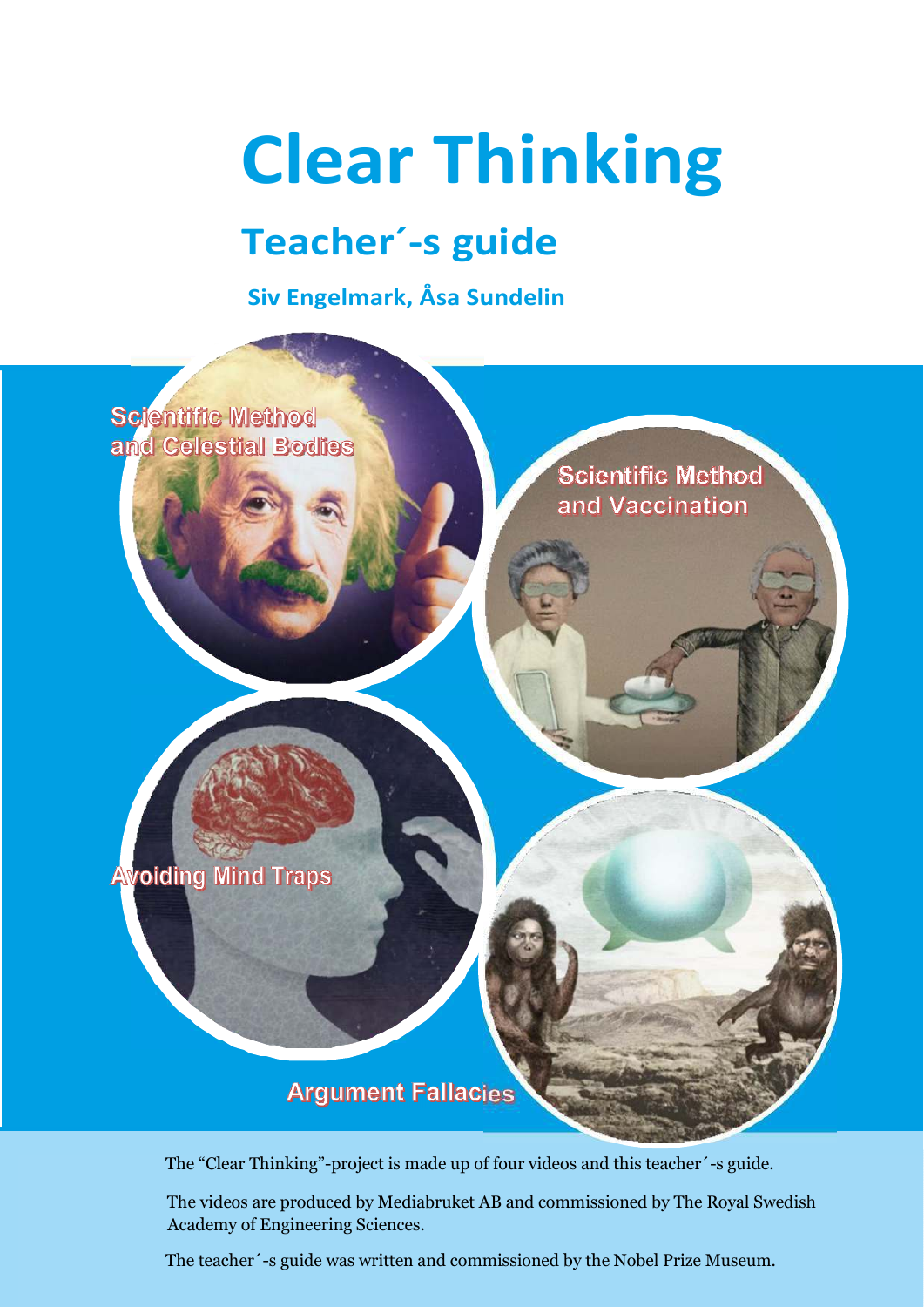# **Videos in English**

**pgm 1 eng: Scientific Method and Celestial Bodies**

**pgm 2 eng: Scientific Method and Vaccination**

**pgm 3 eng: Avoiding Mind Traps**

**pgm 4 eng: Argument Fallacies**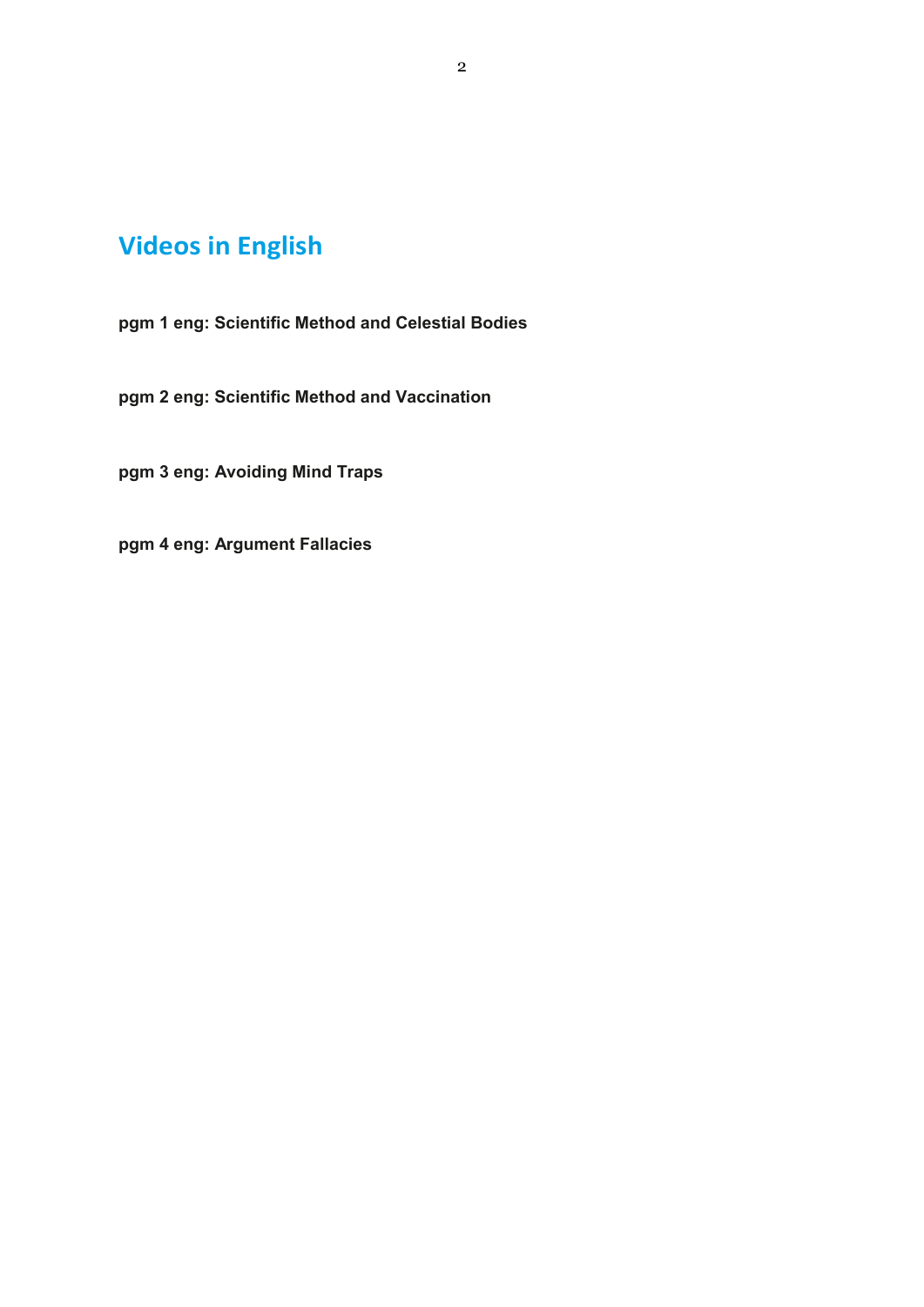# **Clear Thinking**

This teacher´-s guide and a series of four seven minutes long films are intended for the education of schoolchildren aged about 11 or older. The goal is to provide them with tools to critically review information and to understand what characterizes scientific thinking.

The first two films describe the scientific method and the difference between science and pseudo-science. The differences are exemplified by comparisons between astronomy and astrology and vaccines and homeopathy.

The last two films are based on ideas about how we think, developed by, among others, the psychologist Daniel Kahneman, who won the Nobel Memorial Prize in Economic Sciences. For example, they are about the incorrect conclusions that we might draw when we think too quickly and intuitively. Using specific examples, they show how to recognize different kinds of disinformation. Students are also taught how to carry on constructive discussions by learning to recognize and avoid argumentation errors.

| <b>Contents</b>                                               | page |
|---------------------------------------------------------------|------|
| Clear Thinking 1<br>Scientific method and Celestial bodies  4 |      |
| <b>Clear Thinking 2</b><br>Scientific method and vaccination8 |      |
| Clear Thinking 3                                              |      |
| Clear Thinking 4                                              |      |
|                                                               |      |
|                                                               |      |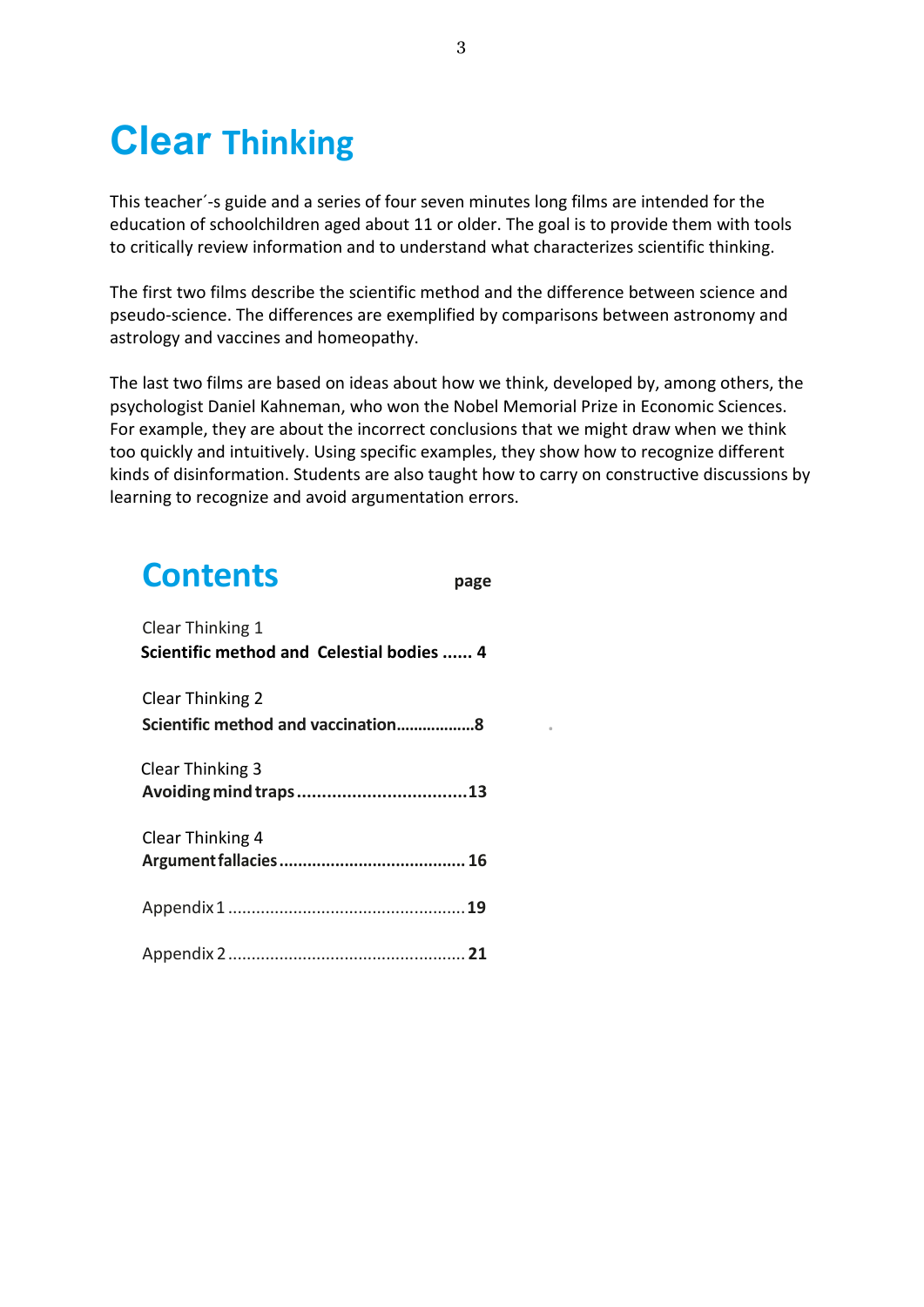# **Clear Thinking 1 Scientific method and celestial bodies**

**Length: ~ 7 minutes**

About 2,000 years ago, the Greek astronomer Ptolemy made some important discoveries. He studied the sky and came to the conclusion that the planets were moving in orbits around the earth. This was the start of the science of astronomy. But Ptolemy also believed that the planets had power over us humans. He wrote a book about the impact of the stars on man and his environment. This became a foundation of astrology.

The film Clear thinking 1 is based on a comparison between these areas. The main message is that the scientific method of studying the world constantly increases our knowledge to the benefit of our society.

What is the difference between astronomy and astrology? One answer is that one is science, the other is not. The film clarifies how to distinguish between science and pseudo-science, that is, notions that pretend to be science but are not.

### **Content and message**

#### **Scientific method**

The knowledge of astronomy has increased enormously since Ptolemy'-s made his discoveries. The field developed quickly in the 16th century when a number of astronomers contributed different elements to what resulted in a new and correct description of our solar system. Interestingly, at the same time these astronomers made their living from astrology.

Galileo Galilei, known for his studies of mechanics and for building the first astronomical telescope, confirmed the new world view. He also described the scientific method: Begin with an assumption, a hypothesis. Test this repeatedly and evaluate the result objectively. Try again, unless the hypothesis is confirmed. He stressed the importance of not caring about preconceived ideas and authorities, but to think independently.

There were others before Galileo who advocated the scientific method. An early representative was the British science historian Roger Bacon, who was already active in the 13th century.

#### **Hypothesis and test**

Isaac Newton took over after Galileo. He wanted to investigate why the planets move in orbits. His startingpoint was the movements of the planets and Galilei's laws on how bodies move on earth. Newton's hypothesis was that objects are drawn to each other and that the strength of that force depends on the mass of the objects and the distance between them. He tested his hypothesis in several ways, for instance by measuring how the tides vary in different places on the planet. This shows the drag of the moon on the oceans of the earth.

All his tests showed that his assumptions were correct and his so-called gravitation theory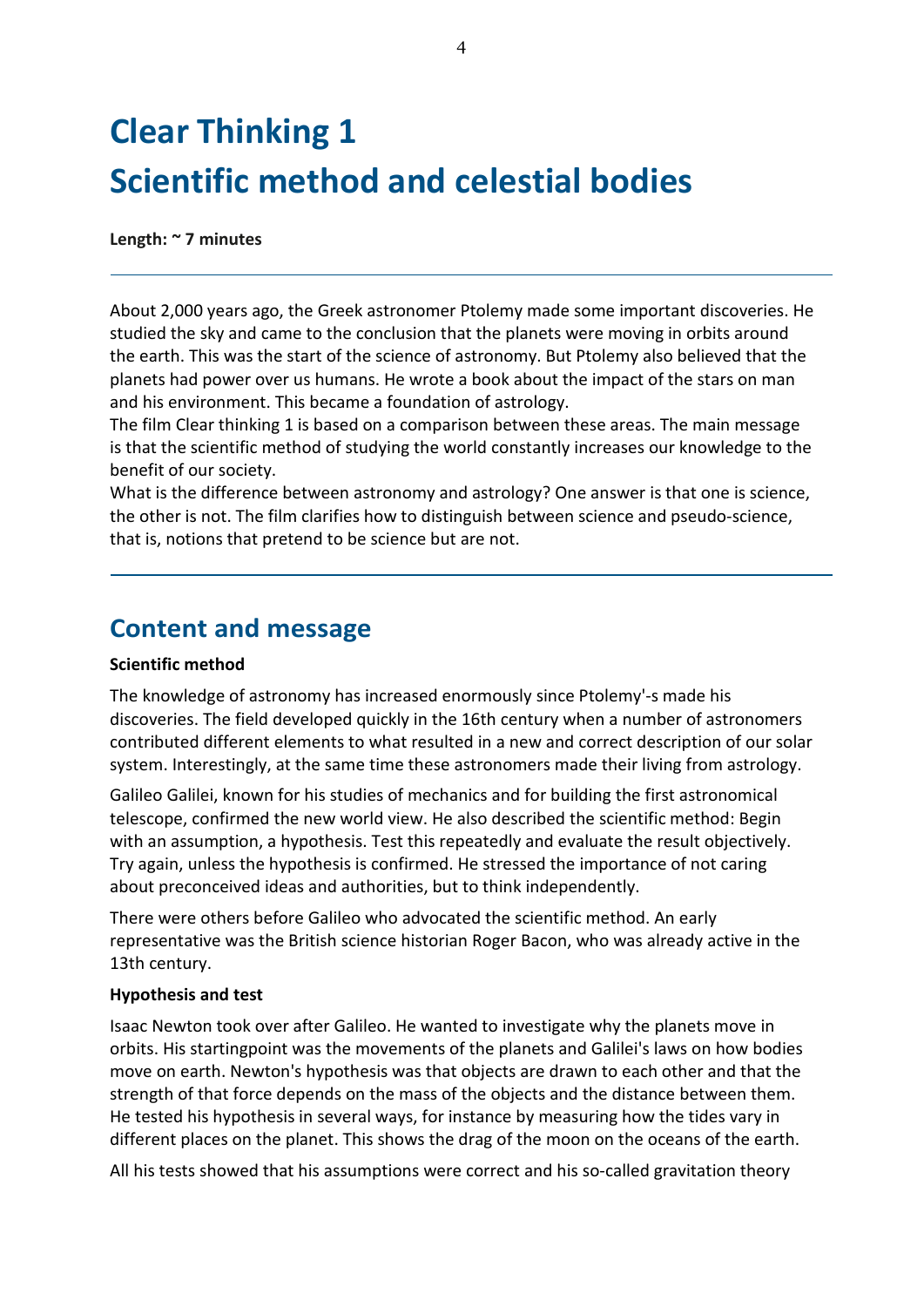was accepted. On earth, that theory is sufficient. But in space we need further explanations. They were provided by Albert Einstein 300 years later. His hypothesis was that celestial bodies could bend light rays and that this could be observed on earth.

In 1919 it was possible to test the hypothesis. During a solar eclipse, one could see how the light from a star behind the sun bends past the sun and continues to reach the earth on the other side. The validity of the hypothesis was verified.

Einstein's theories of relativity have had a significant impact on technological development. An example is maps based on GPS satellites. They would not be useful if we could not apply Einstein's theory for correcting the signal between earth and the satellite.

There are two factors that affect time: satellite speed and gravity. Time passes more slowly, where gravity is stronger. As gravity is stronger on the ground the time is faster on the satellites.

But satellites move faster than we do on earth and time slows the faster you move. Therefore, the time spent on a satellite is slower than on earth.

These two relative time differences exist between the earth and the satellite and you need to compensate for them. If we did not, the map would be completely wrong.

The film shows that the scientific method leads to new knowledge by building on previous discoveries. Another well-known example of this is the Nobel Prize winner for Physics 1903 (and Chemistry 1911), Marie Curie who studied uranium radiation, which she later called radioactivity. This radiation was discovered by the French physicist Henri Becquerel. But Marie Curie could also make quantitative measurements and managed to isolate two new elements, polonium and radium. Her daughter Irene built further on this work.

Irene Joliot-Curie was also awarded the Nobel Prize in Chemistry, in 1935. She received the prize for the discovery of artificial radioactivity.

#### **Science and pseudo-science**

Astronomy is a science that describes the planets, stars and space. Knowledge in the field has increased enormously through the scientific method, enabling for instance man to land on the moon.

Astrology, on the other hand, has not evolved since the idea was first presented in more detail 2,000 years ago.

The difference becomes clear: while astronomy is a science, one can call astrology a pseudoscience, that is, something that pretends to be science but is not.

Many still believe that astrology is a science. In Sweden, the organization "Science and the General Public" found in 2012 that 14% of the population believed that astrology was a science.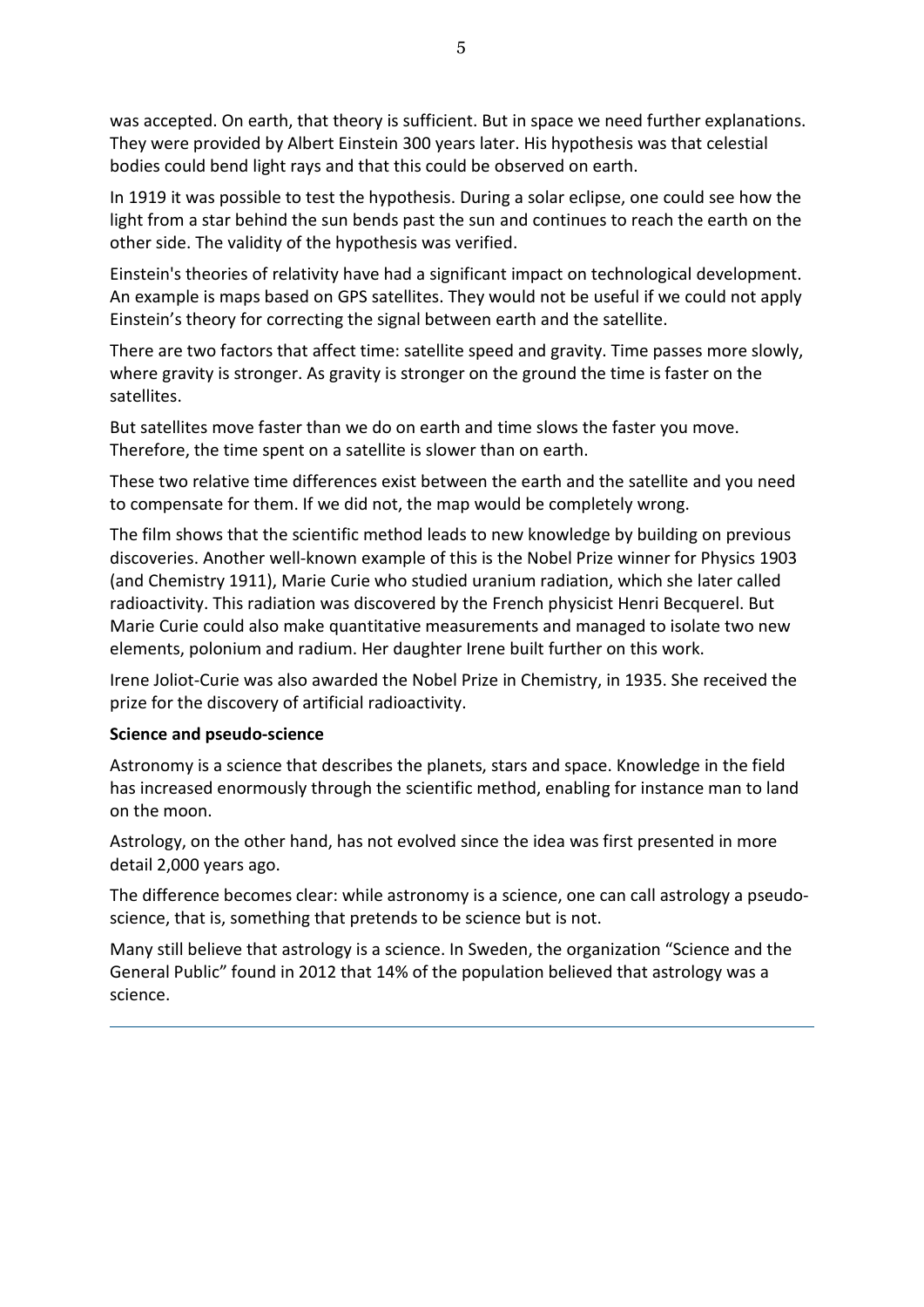### **Work with the film in the classroom.**

Below are suggestions for different tasks to continue working with the film.

#### **Discuss with the students**:

The film states that astrology has not developed much during the last 2000 years.

- Why do you think astrology has not developed more?
- Why do you think people believed in astrology?

● Do you know other explanations you have used to explain, for example, illness and malnutrition (which we know today is not scientific)?

- Does it matter if you believe in astrology or not?
- Do you think science is important? If so why?

In the film there are the following quotes by Isaac Newton: "If I'have seen further, it is by standing on the shoulder of giants"

- What do you think he means?
- In what way does it relate to the scientific method?

#### **If you want to work more: Do a survey using a scientific method**

The concept of scientific method can be made clearer to the students by carrying out an investigation using it. Based on a question or problem, work systematically to answer or solve it, for example:

- Suggest a hypothesis of a solution that can be tested.
- Test the hypothesis.
- Document the results. Draw a conclusion.
- Accept or reject the hypothesis.

An example that the Nobel Museum's pedagogues use is to investigate "What affects how quickly a helicopter descends to the ground?"

The basis for the study and a protocol (for copying or for wall projection) can be found in Appendix 1 of this manual.

#### **Formulate and test hypotheses**

Formulate and test hypotheses by letting the students in the class respond to three alternative choices.

First, give a hypothesis about how many correct answers the students think the class will have on average. Let students answer the questions. How did it go? How well did the hypothesis predict the outcome?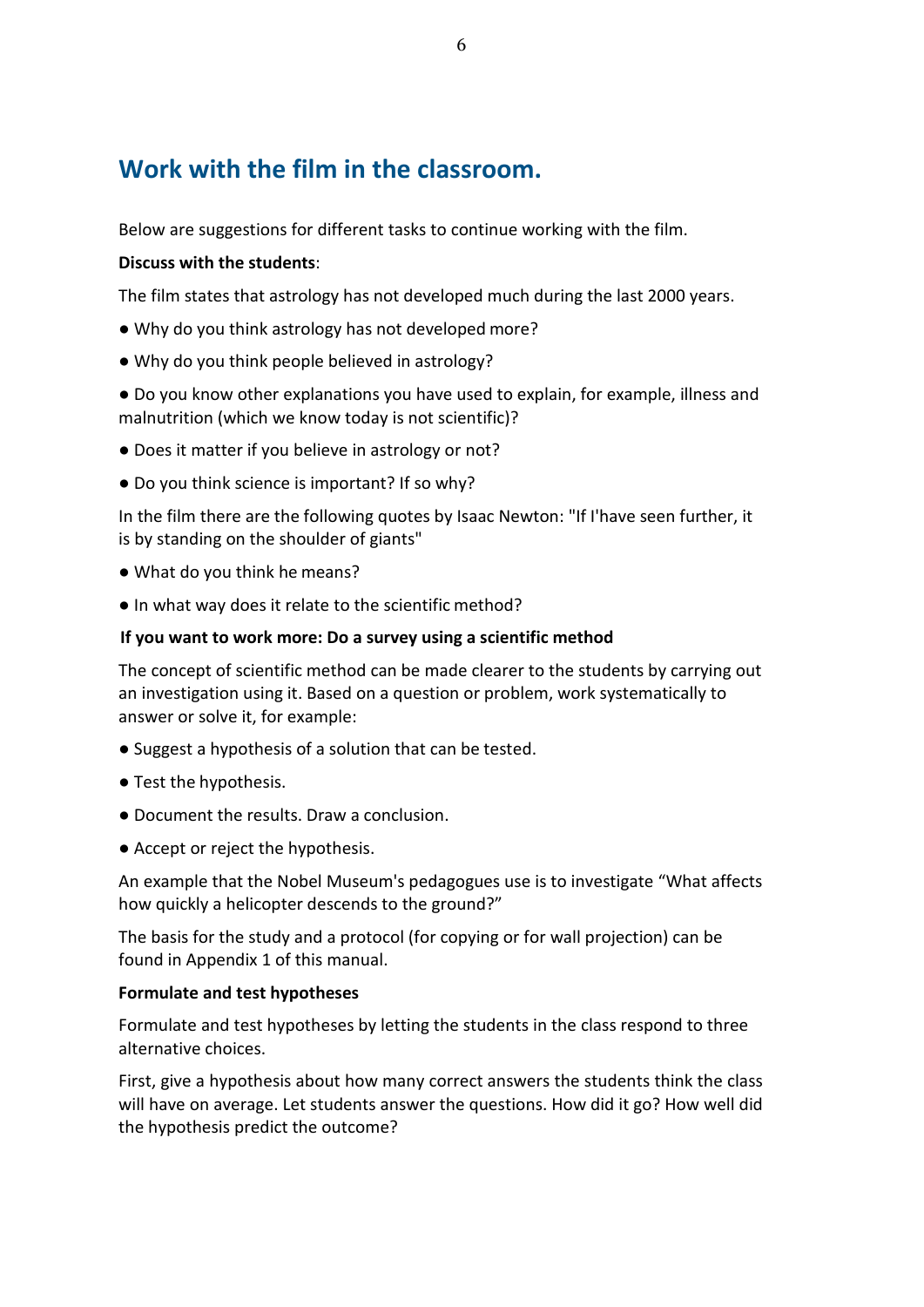Feel free to repeat the exercise. First, put a new hypothesis about how many correct answers the class gets if you ask the same questions again. (Correct row: 2, x, x)

Questions:

When did Ptolemy live? 1. 1,000 x. 1,500 2. 2,000 years ago In what century did Newton's apple fall? 1 14th century x. 17th century 2 19th century In which year did one see the light bend at the solar eclipse? 1. 1909 x. 1919 2. 1929

#### **Words and concepts**

Spiritual leader: Guru, Imam, Priest, Monk.

GPS (Global Positioning System): A satellite navigation system.

Heavenly body: A natural object in space, such as a star, a planet (for example, the earth) or a moon.

Planet: a celestial body that moves in an orbit around a star and,has enough mass to be almost round.

Solar system: The everyday name of our planetary system, including the sun, the earth and the moon.

Tide: A variation in sea level with a period of approximately half a day. The gravity of the moon (and the sun) causes river banks on both sides of the globe. These water collections move over the ocean's surface as the earth rotates around its axis.

Science: the systematic search for knowledge that every-one can retrieve and/or verify. Pseudoscience is a non-science-based approach, but is formulated so that it gives the impression of being scientific.

#### **Further reading**

R.B.Culver, P.A.Ianna: Astrology: True or False? Prometheus Books 1988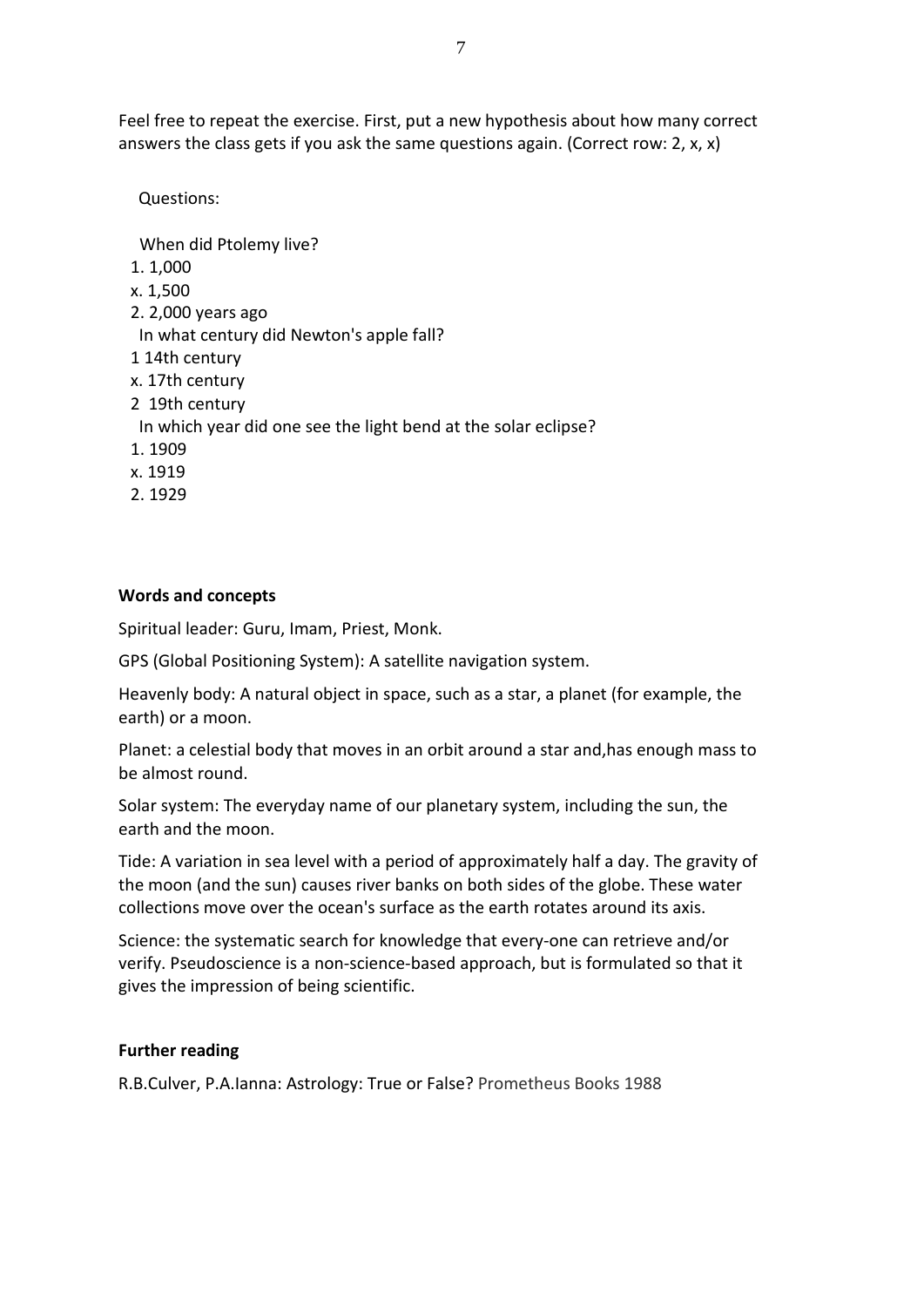# **Clear Thinking 2 Scientific method and vaccination**

**Length: ~ 7 minutes**

Since the late 1700s, when Edward Jenner, started developing a vaccine against smallpox vaccination has saved hundreds of thousands of lives. Today, there are vaccines against a number of diseases that could cause permanent damage to your health or premature death. At the same time as Jenner started to work on vaccines, the concept of homeopathic treatment, was introduced. According to this method of alternative medicine, a substance that gives symptoms to a healthy person can cure the same symptom of a sick person. The film Clear Thinking 2 describes both vaccination and homeopathy and points out the crucial differences between them. Vaccines have been developed using the scientific method. They are tested in many stages before being given to humans. In this way, we know that they have an effect without giving serious harmful side effects. When homeopathic preparations have been tested scientifically, they have not shown any effect at all.

### **Content and message**

#### **Scientific method**

In Clear Thinking 2 we again meet the scientific method. We meet Dr. Jenner, who begins to develop a vaccine against smallpox, a disease that at that time killed one in three people who were infected. Dr Jenner uses the scientific method and his hypothesis is that people who have been exposed to harmless cowpox cannot get fatal smallpox.

He tests his hypothesis and then makes the observation that people who have had cowpox do not get smallpox. The conclusion is that the body has been resilient to a severe disease because it has been subjected to a similar, but milder form of infection.

It has long been known that people who survived smallpox became immune. Long before Jenner began his investigations, a method called variolation was used in Asia to provide permanent protection against smallpox. The term comes from the Latin word variola which simply means smallpox. Variolation introduces a small secretion below the skin, causing a slightly contagious infection. It's not harmless, but better than getting the serious infection. The method had been already used in China, India and Egypt already in the 13th century. It spread to Europe from Turkey in the 18th century, primarily by Mary Wortley Montagu, who was the wife of the English ambassador to the Ottoman Empire.

Smallpox has been known since ancient times. Traces of the disease have been found in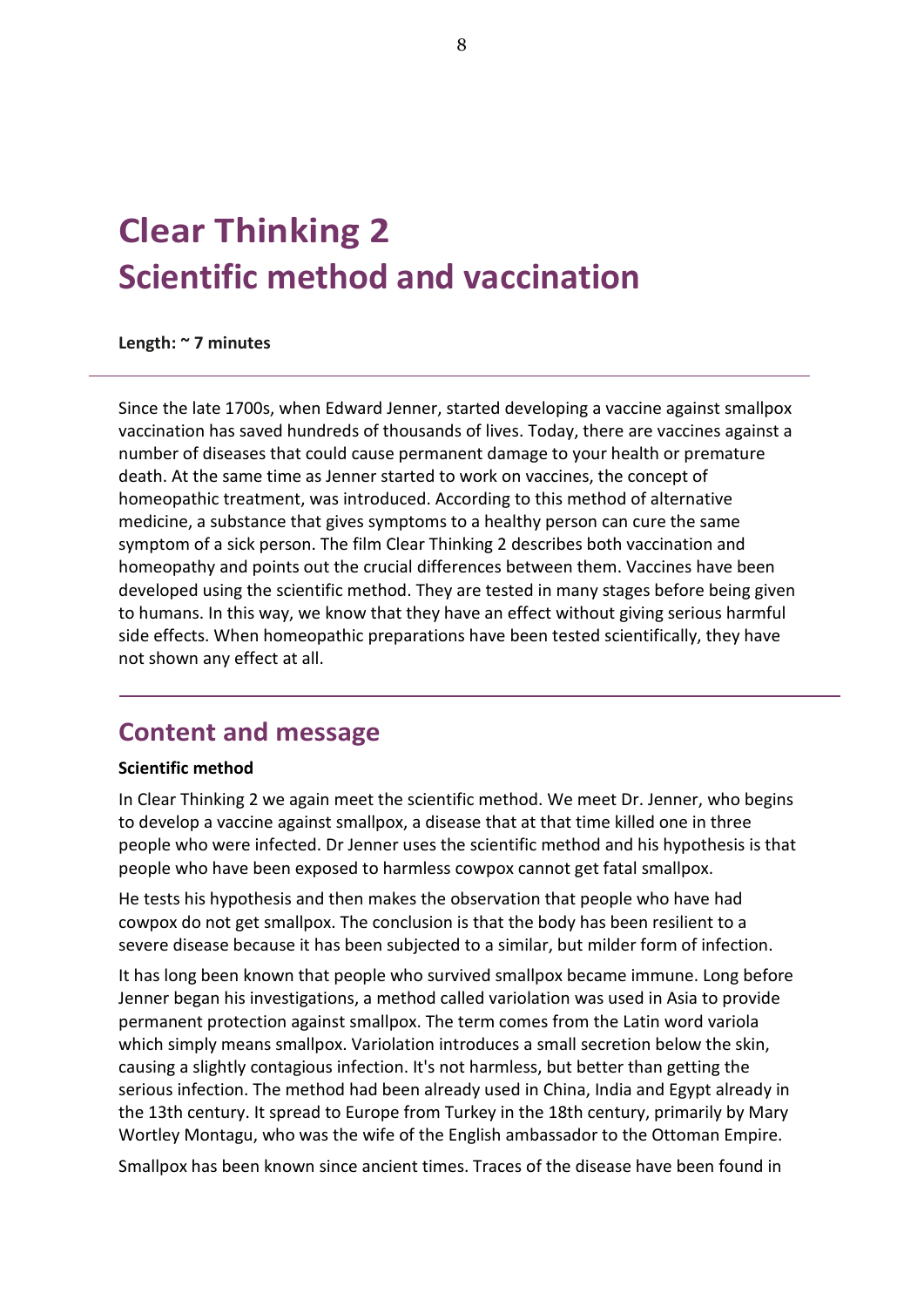mummies several thousand years old.

In 1978, a woman in England who died from smallpox was the last known victim of the disease. In 1980, the WHO (World Health Organization) declared that smallpox had been eradicated. Today, virus strains only exist in two research laboratories, one in the US and one in Russia.

#### **Careful scientific tests**

Vaccines contain something called antigen. This is a substance that activates cells in the body's immune defenses so that they attack n various ways the bacteria or viruses that can make us sick. The component of the vaccine that the immune system responds to and which gives immunity can be of two different kinds. Most often, it is an inactive or extinct pathogen (disease-causing virus or bacterium) but it can also be a living but weakened one.

Vaccines and other drugs are investigated in many phases during development into an approved drug. When laboratory researchers find a substance that may be effective against a disease, it is tested on cells in test tubes and in animal tests. This is done to determine which dose is appropriate or if the substance could be harmful.

After that, researchers must apply for permission from the Medical Products Agency to start testing the potential drug on humans. These tests are called clinical trials and may last for several years. First, researchers conduct tests to see if the substance has any side effects, then to see if it has any effect. New medications are almost always tested in so-called randomized double-blind studies. This means that half of the randomly selected patients receive an inactive preparation (placebo) and half receive the effective drug. Neither the researcher nor the patient knows which substance they have been given. This increases the credibility of the result as it removes bias in the evaluation.

Once it is proven that a product is effective without severe side effects, one can apply to start selling the medicine. Once the drug is on the market, and being used by many people very unusual side effects may be discovered.

#### **Positive effects and risks**

In Sweden, vaccinations have been used in public health work for more than 50 years. The goal is to protect the population from severe diseases. For example, before the vaccination program was introduced, Sweden had close to 13,000 cases of measles per year, 11,000 cases of rubella and 2,500 diphtheria. In 2016, just three cases of measles were found and no cases of the other two diseases.

Vaccines, like other medicines, can cause side effects. They are mostly rare and mild, and must be weighed against the positive effects of vaccination. However, the vaccine used for swine flu in 2009 had a serious adverse effect. A comprehensive register study conducted by the Medical Products Agency in Sweden together with the Karolinska Institute and seven county councils showed that children and adolescents who were vaccinated had an increased risk of suffering from narcolepsy. This is a neurological disease that affects the brain's regulation of sleep and vigilance.

However, there is no correlation between so-called MMR vaccine (against measles, mumps and rubella) and autism, as claimed in an article published in the scientific journal The Lancet in 1998. The lead author was a British scientist called Andrew Wakefield .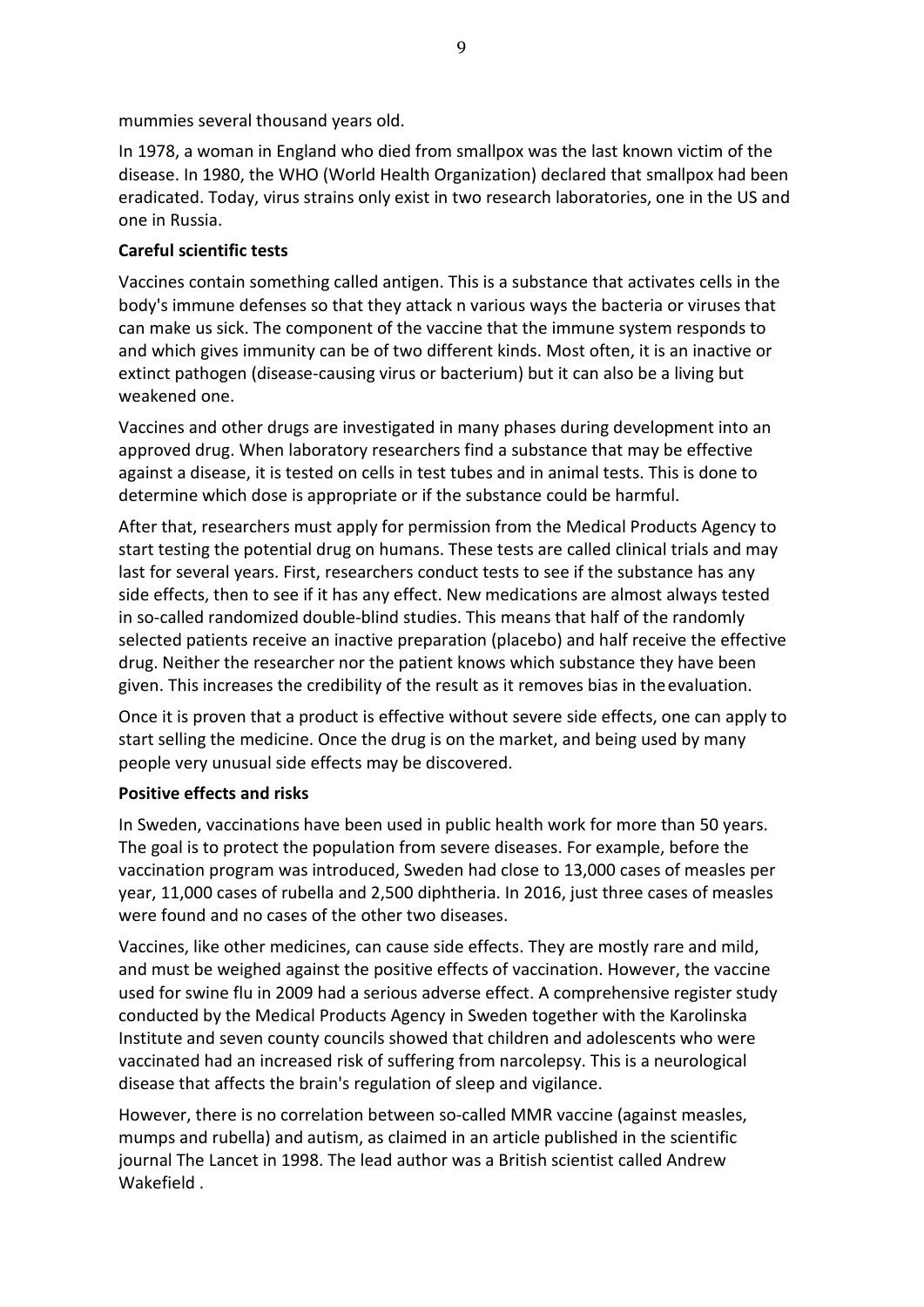A large number of researchers have subsequently tried to replicate the results in several studies, but could not find any connection. Since then, investigations have shown that Wakefield cheated when he carried out his the study. For example, some children were diagnosed with autism long before being vaccinated. It also came to light that he had economic motives. He had been paid millions to be an advisor for litigation for claims for damages against the MMR vaccine. The Lancet later apologized for the publication and removed the article. Wakefield has since lost his certification to practise medicine.

The claims in the article in The Lancet, however, were widely spread and the number of vaccinations fell sharply, even in Sweden. This in turn led to a rising number of cases of measles and mumps.

#### **Homeopathy**

When homeopathy was introduced in the early 19th century, the treatments of established medicine were often more harmful than beneficial. Methods such as bloodletting, as well as ineffective and toxic drugs often made the patient more ill. So at this time treatment without any such effects, such as homeopathy, was progress.

The first known double-blind study conducted was actually on a homeopathic preparation, in 1835 in Nuremberg. The study showed that a homeopathic dilution of salt in water had no medical effect.

Homeopathic preparations have since been tested in several scientific studies without anyone having demonstrated that they have any effect. In 2015, the National Health and Medical Research Council (NHMRC) in Australia published a systematic review of 225 scientific articles on homeopathy. The analysis conducted by an independent expert group included a large number of controlled studies investigating the effect of homeopathic drugs. They lacked any effect, the expert group noted. The NHMRC concluded that homeopathic medicines should be avoided for all disease states that are or risk becoming serious or chronic.

# **Work with the film in the classroom**

Below are suggestions for different tasks to continue working with the film.

#### **Discuss with the students:**

● Homeopathic medicines have no effect but can still be dangerous. How would you explain this?

- Does it matter if you believe in homeopathy?
- Why do you think people believe in homeopathy?
- Do you think it is important to use the scientific method when developing medications? Why?
- What arguments do you think can be made for not to vaccinating?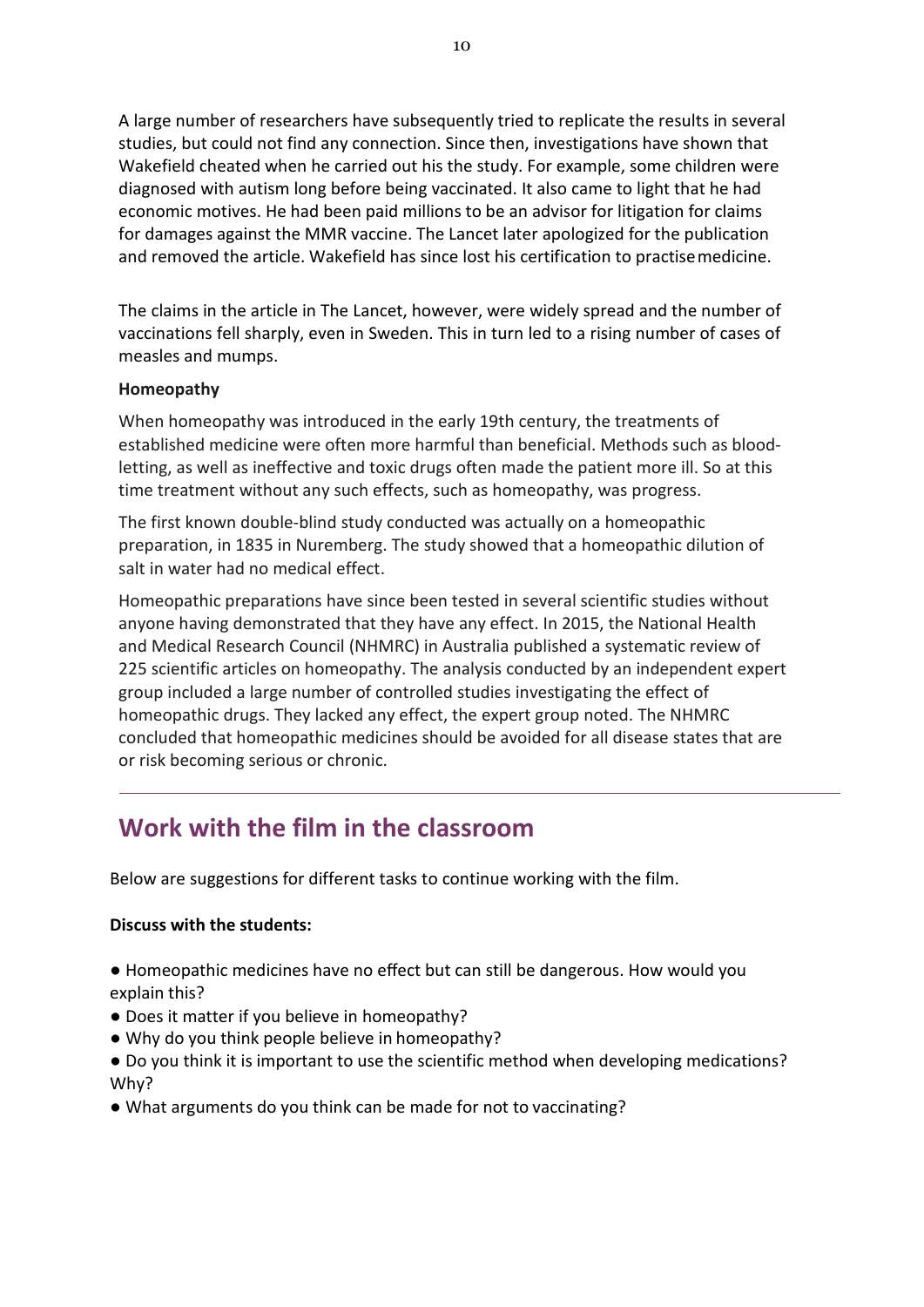#### **Formulate and test hypotheses**

Let the students in the class answer three questions. First, give a hypothesis about how many correct answers students think the class will have on average. Let students answer the questions. How did it go? Did the outcome confirm the hypothesis? Feel free to repeat the exercise. First, put a new hypothesis about how many correct answers the class will give if you ask the questions again. (Correct row: X, 1, X)

#### **Questions**

In which year do you think Sweden started vaccinating against measles?

1. 1951

X. 1971

2. 1991

How many reported cases of measles do you think Sweden had the year before?

- 1. 12,905
- X. 8,409
- 2. 498

How many reported cases of measles do you think Sweden had the following year?

- 1. 29
- X. 3
- 2. 0

#### **Scientific method**

The Nobel Museum's pedagogues use a short exercise to expand the students' experiences of working with the scientific method (question, hypothesis, method, outcome, and conclusion).

For cards as well as a protocol (for copying or for wall projection), see Appendix 2 of this manual.

The task for the students is to place each of five cards in the **Question, Hypothesis, Method, Result** and **Conclusion** boxes in the table.

1. Milkmaids do not get sick when infected with smallpox. Are they protected because they have had the harmless cowpox?

2. Anyone who had harmless cowpox cannot get life-threatening smallpox.

3. A number of subjects are infected with cowpox and subsequently exposed to contagious smallpox.

4. Those who have been exposed to cowpox do not get sick from smallpox.

5. Cowpox makes the body develop its own substances that can fight the contagion in smallpox, so that you do not get sick.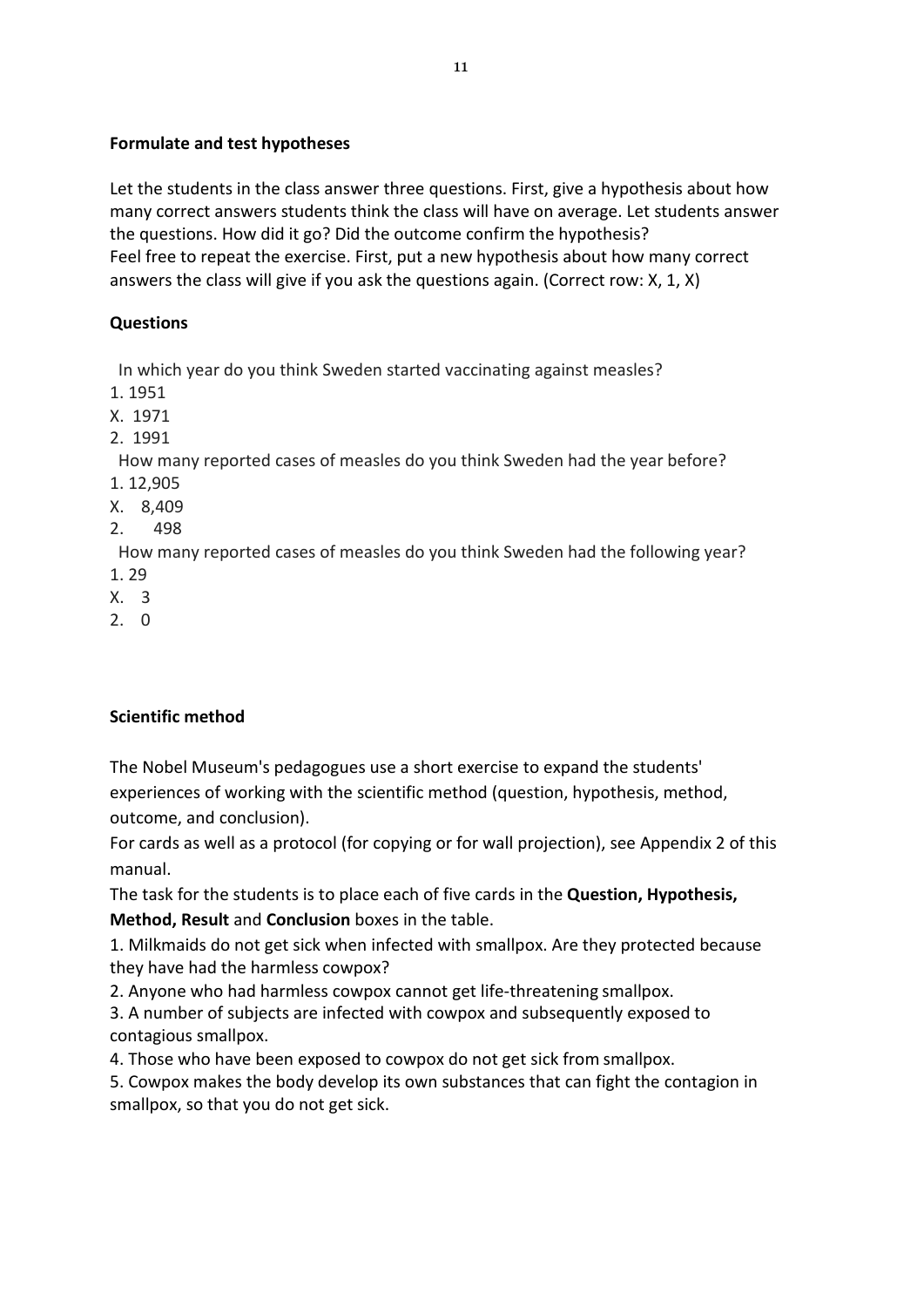#### **Further reseach**

The University College of Physicians in Philadelphia, USA, has a website, The History of Vaccines. Among other things, you can scroll through a timeline to follow the history of smallpox from the 16th century to today, the spread of the disease, the arrival of the vaccine and the measures to eradicate the disease.

There are also simulations showing how vaccines work. For example, you can compare the risk of vaccinating against a common influenza virus with the risks of being infected by the virus.

#### **Words and concepts**

**Alternative medicine:** Alternative medicine is a collective term for treatments for disease that have not been scientifically tested according to the rules governing established healthcare, or which have been scientifically tested and determined to have no effect.

**Active substance**: This is the substance of a drug, herbal remedy or other product that gives its medicinal effect.

**Homeopathy**: From Greek homoios (equal) and pathos (suffering), an alternative medicine system different from school medicine. The starting point is that a substance that can create certain symptoms in a healthy individual can cure the same symptoms in a sick individual. A homeopathic drug is produced by strongly diluting the active substance.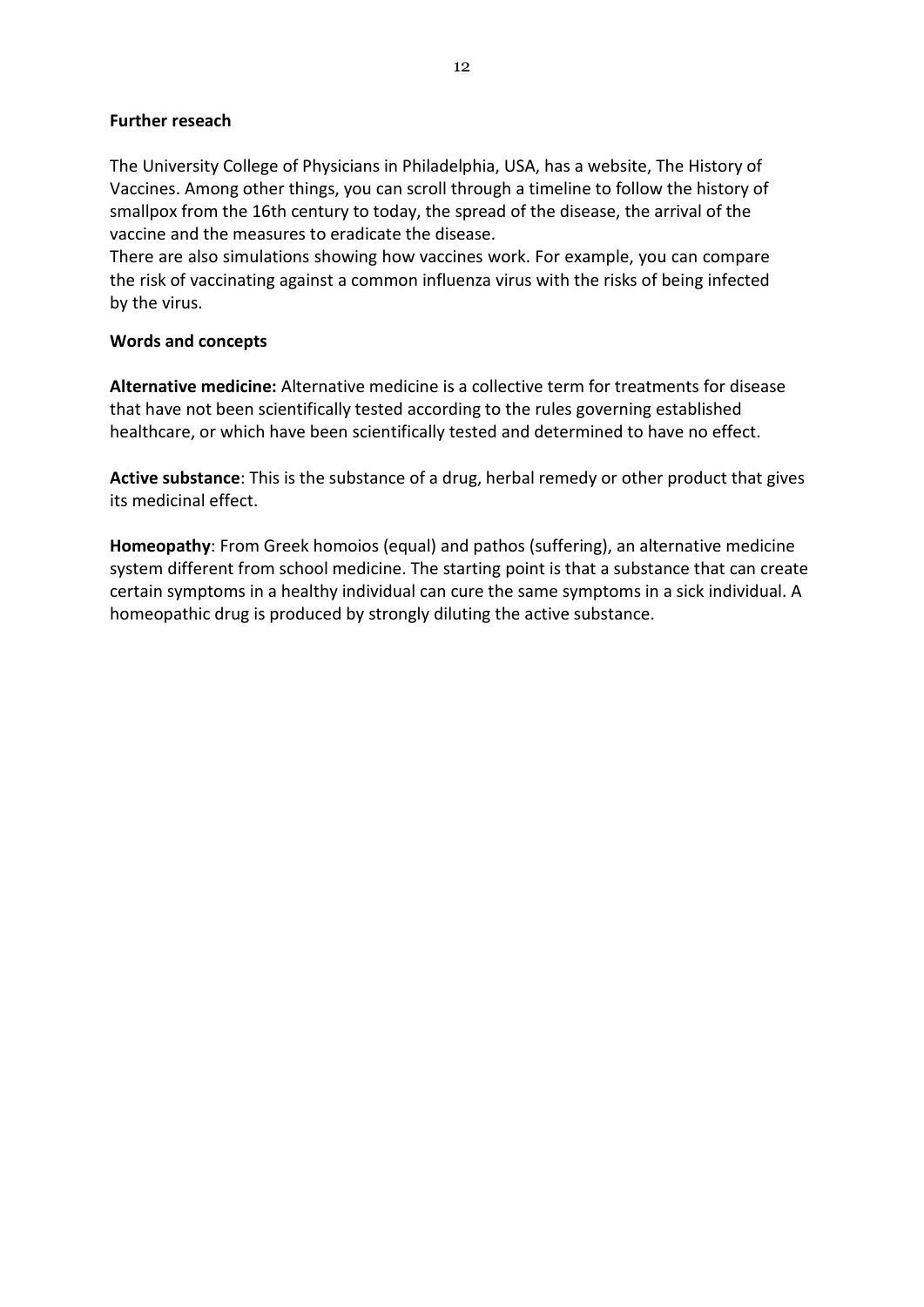# Clear Thinking 3 **Avoiding mind traps**

#### **Length: 7 minutes**

Will something be truer because it is repeated often? Do we prefer what is familiar to us to what is unknown to us? Are we drawn to simple explanations even if the problem is complicated? Do we think more of people we like than those we do not like? The film Clear Thinking 3 points to the different mental traps we can end up in when we think intuitively and too fast. This can result in answers to questions, perceptions and decisions that are completely different from what they would have been if we had thought a little longer about the issues.

### **Content and message**

#### **Mind traps**

Within psychology, fast thinking is called System 1 and slower thinking System 2. The first works automatically and quickly without much effort. We use this for simple things such as determining if one item is closer than another, to speak, or read words on large billboards. System 2, which is more demanding, we use for activities that require our attention, like going faster than we usually do, calculate all "a" on this page, or for making more complicated mathematical calculations. Problems arise when we use System 1 when we should be using System 2. That's when we end up in mind traps.

Daniel Kahneman is a psychologist whose research is about our often irrational ways of thinking and making decisions, which is of great consequence to society and economics. In 2002, he received the Sveriges Riksbank's Nobel Memorial Prize in Economic Sciences.

#### **Five traps**

The film lists five different types of mind traps. The purpose of these examples is to give tips on how to recognize the traps so that we can avoid getting into them.

**Belief and confirmation bias:** Our thoughts follow simple well known paths. We hear what we want to hear.

**Halo trap**: We believe unreservedly in those we look up to or perceive as authorities, even if they address questions that they do not have expert knowledge about. Conversely, we do not listen at all to those we dislike, no matter what they say. The ring of light that can be seen around a shining object such as the sun or the moon is called a halo.

**Anchoring trap**: An anchor, the first digit we see, serves as a reference that guides our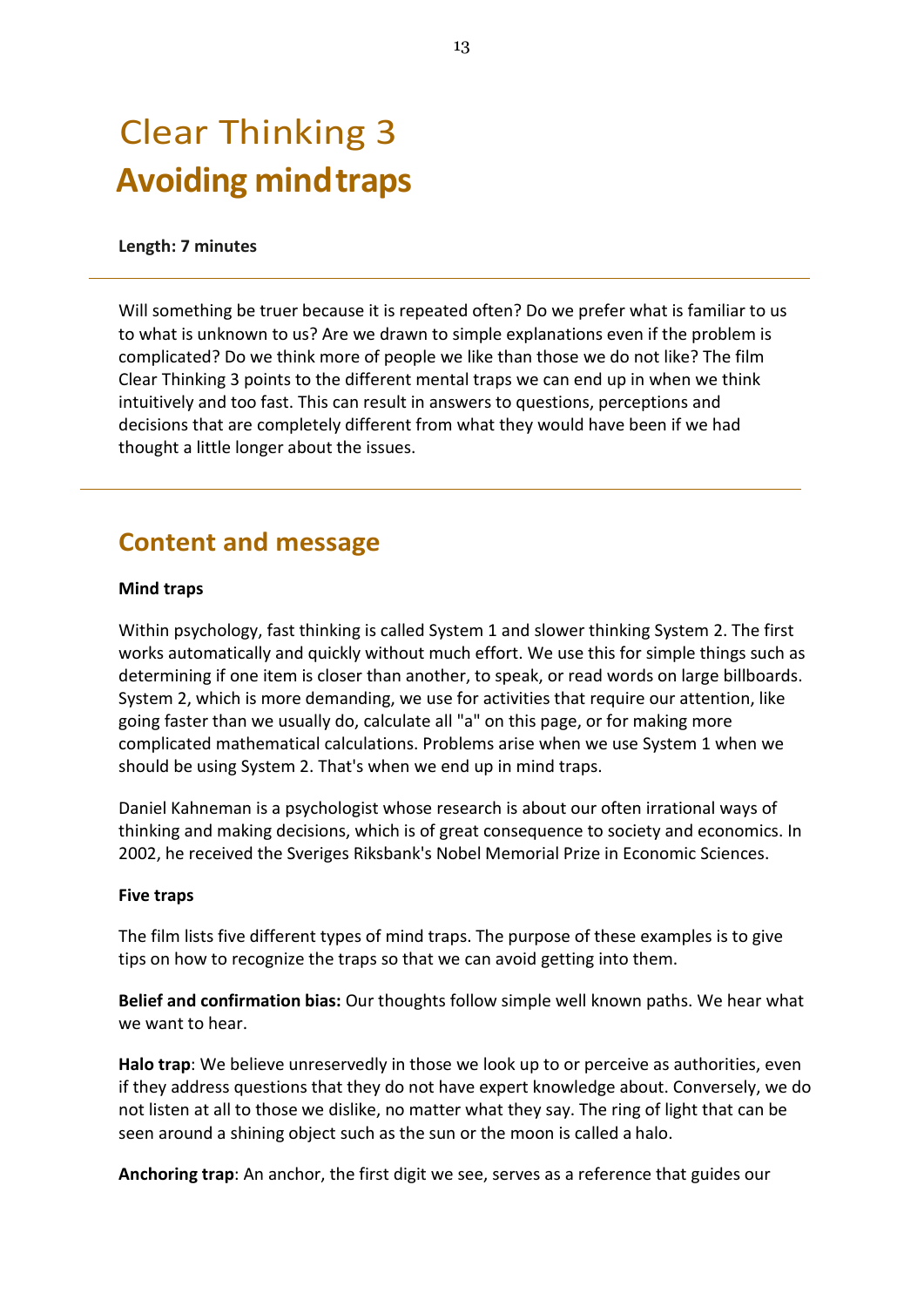thoughts in a certain direction.

**Availability trap**: We perceive reality from (dramatic) images that we keep in our memory.

**Pessimist trap**: We easily deal with negative facts and are less interested in good news. For example, we believe that a lot of things in the world are getting worse, in reality, it is the other way around.

Studies conducted by the Gapminder Foundation (see below) show this. In the survey, Gapminder Test 2017, they asked, for example, whether the proportion of people living in extreme poverty in the last 20 years has A) almost doubled, B) not changed or C) almost halved. As much as 37 percent of Swedes answered A, 27 percent B and only 36 percent C, which is the correct answer.

### **Work with the film in the classroom.**

Below are three examples of when System 1 is usually not enough, but is deceptively close:

**Example 1**. A racket and a ball cost a total of SEK 120. The racket is 100 SEK more expensive than the ball. What does the ball cost?

• Answer right away! Think for a moment: How would you respond now? (20 SEK is the quick answer. But if we think more we will realize that this is not correct since the racket will then be 120SEK and the total will be 140SEK in stead of 120SEK. So the ball must cost 10 SEK.)

**Example 2**. Read the following statements:

Roses are flowers.

Some flowers wither fast.

Therefore, some roses wither fast.

Is the last statement correct?

• Answer right away. Then think for a moment: How would you respond now? (It sounds correct but is wrong on further reflection. Some flowers wither fast, but roses may not be one of those.)

**Example 3**. Money has gone missing from the coffee counter. There are three people in the room we can call A, B, and C. The police ask each of them if they have the money. We know that **at least one of them tells the truth and at least one lies** when they respond.

● A says: B does not have the money ; B says: I do not have the money ; C says: I have the money.

Who is the one who has the money?

(It must be A, for then he and B are truthful while C lies. It cannot be C for then all would be telling the truth. It cannot be B for then all would be telling lies.)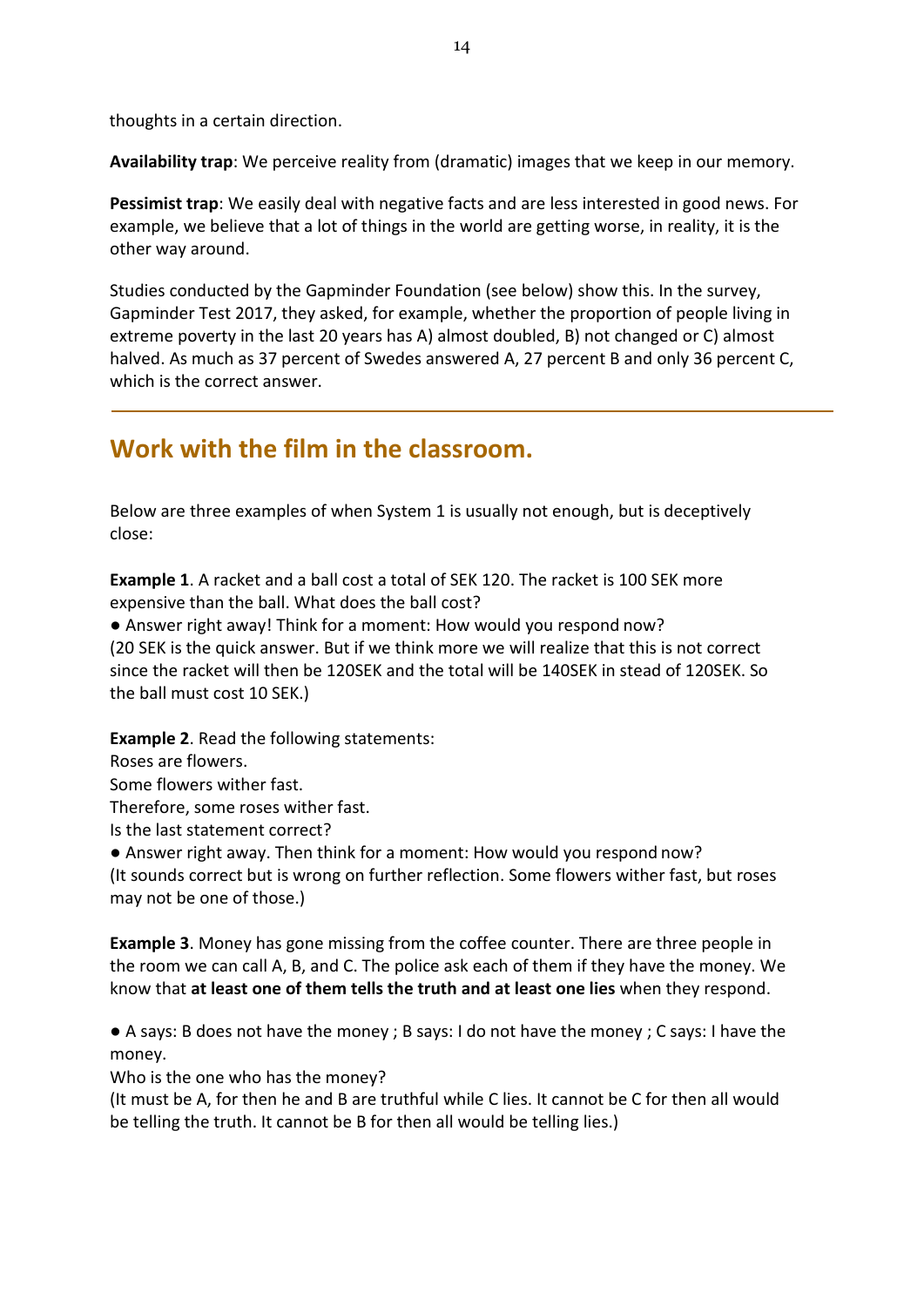The above problems can also be solved on paper. Provide two sheets of paper to each student and ask them to write down an answer on one of the papers directly. Collect the answers.

Let the students think for a while. Ask them to write an answer again, now on the second piece of paper. Collect the second answers.

- How many correct answers will the class score in the first and in the second try?
- What is the difference?
- Why does the numbers differ?

#### **Discuss with the students**

● What we just tested was an example of a mind trap. In what way can you benefit from knowing that they exist?

● What can you do to not get caught in mind traps?

Can you give an example of something you misjudged because you thought it appeared to be the most convenient (belief and confirmation bias)?

- Can you give any other examples of mind traps you encountered or fell into during the past week?
- Incorrect information can be spread as so-called fake news. Could the person who first presented the message be important for its spread (halo trap)?
- What are the risks, if any, when false news is spread? Can you come up with an example?
- What do you think is the answer to this question put in Gapminder 2017:

In the last 20 years, the proportion of people living in extreme poverty...

- A. almost doubled
- B. not changed
- C. almost halved

● Did you think anything other than C is the right answer? If so, what could be the reason?

#### **Further reading**

Daniel Kahneman. Thinking fast and slow. Penguin Books London 2012 Hans Rosling. The Ignorance Survey https://www.gapminder.org/ignorance/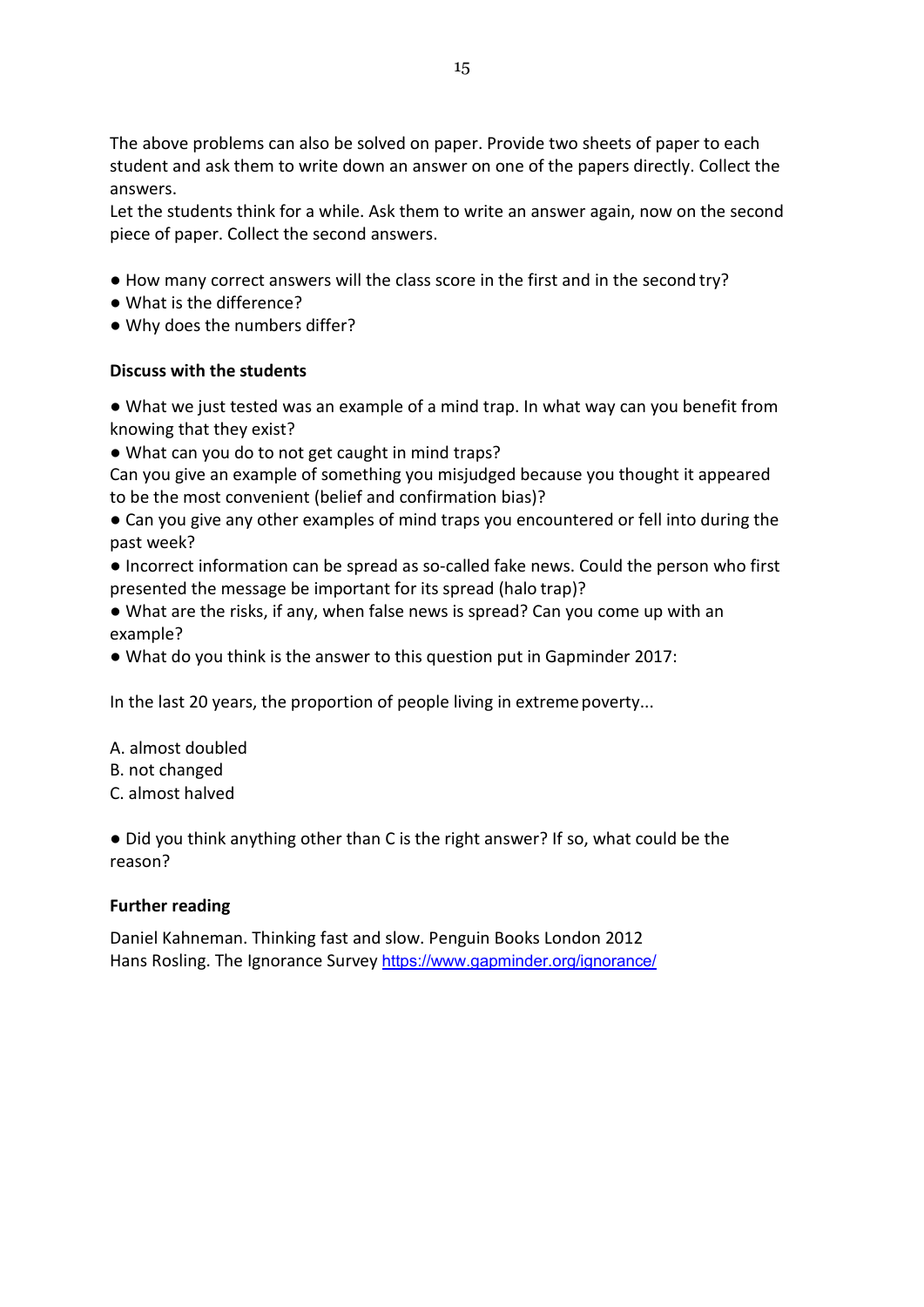# Clear Thinking 4 **Argument fallacies**

#### **Length: 7 minutes**

"How can you say that people must stop activities that make the earth warm up? I know you always go by car to school. "

"Heavenly bodies affect us. They do not, you say. But can you prove that they do not? "

The final movie in the "Clear Thinking"- series is about argumentation. The purpose is to alert the students to argumentation errors as in the examples above, so that they get a feel for how they sound and do not get fooled by them. This way they can facilitate discussions without getting caught in argument fallacies that make the conversation lead nowhere. The film illustrates the argument errors with examples from previous films in the series, but also with cases that are common in all argumentation.

### **Content and message**

Argumentation errors are the arguments that often look like a good point, but they are certainly not. In fact, they can destroy conversations and make them lead nowhere. It is easy to trick the recipient who does not perceive the argument fallacy. However, for those who use them they can be effective. Argumentation errors are common in advertising and politics, but students can also find them in conversation with friends, teachers and parents.

Clear Thinking 4 describes a number of different argumentation fallacies. Students can avoid being fooled if they learn to recognize them. In this way, they can also use the language in a constructive way and be a little better at examining misleading information. It may also be useful to remind about the message from Clear Thinking 3: It is often advantageous to turn on the slow System 2 and think for a little longer.

**Six type of argument errors to keep track of:**

**Personal attacks:** The counterparty does not respond to arguments, perhaps because they do not have any. Instead, they attack the person with whom they are arguing.

**False dilemma**: In the argumentation, a complex question is simplified to only two alternatives. However, the truth may be somewhere between.

**False compromise**: A compromise can be a good way to agree, but not when one position is obviously correct and the other clearly wrong. If you place the truth somewhere between two positions, you have a false compromise.

**Slippery slope**: The argument is first addressed reasonably but then the use of false analogies lands you with a false conclusion.

**Irrelevant argument**: An argument is addressed seemingly reasonably, but actually uses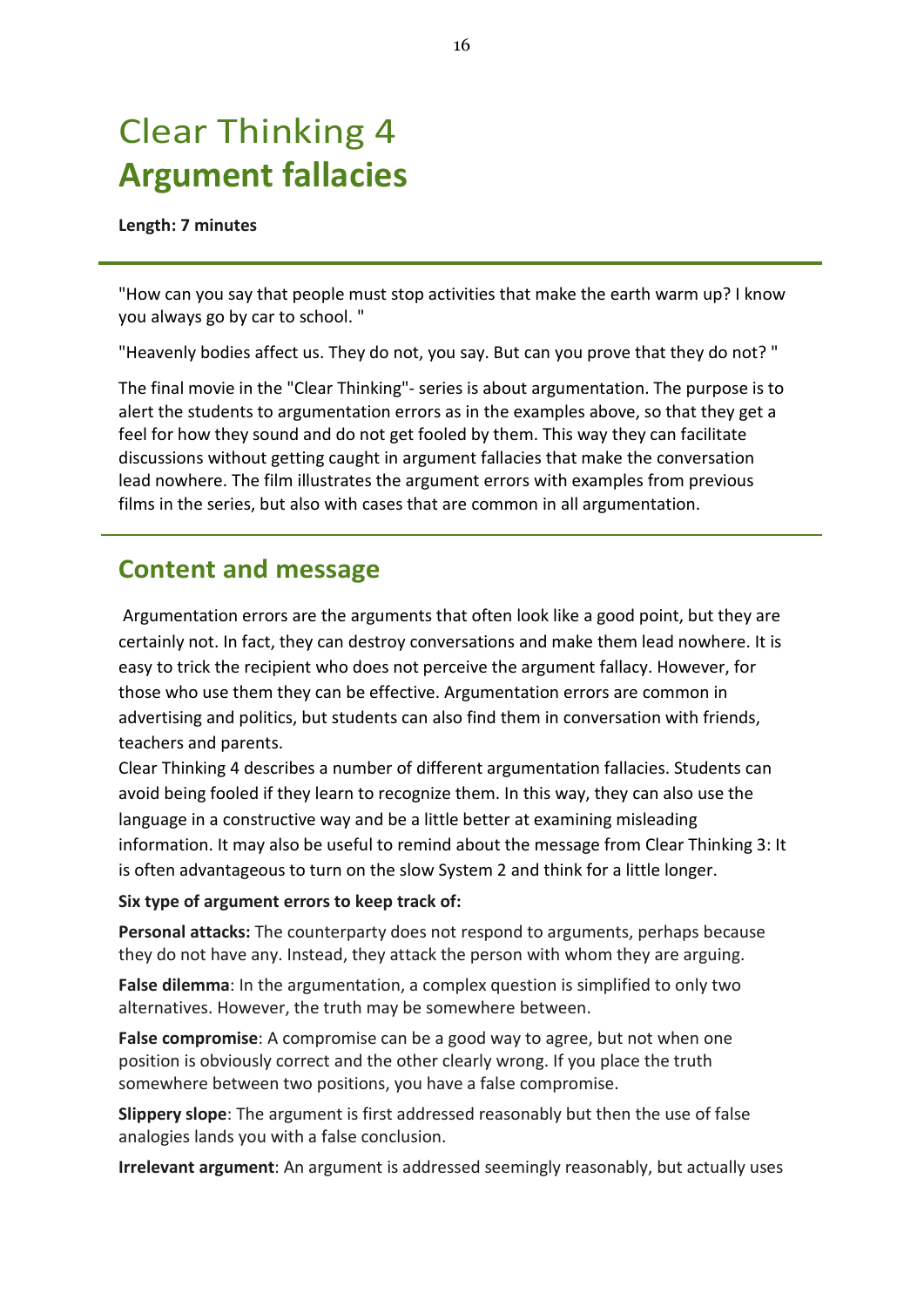**What others do**: A special case of irrelevant argument allows the person who argues to avoid taking a stand. The person argues that "everyone else" or "nobody else" does it. The "others" have nothing to do with the matter.

### **Work with the film in the classroom**

Below are suggestions for different tasks to continue working with the film

#### **Dramatize**

In the film, we see "clearly thinking" Rasmus argue with "confused Rasmus", who uses a series of argument errors. Write a script for a separate discussion that shows examples of different argument errors. Work in groups of at least two. Please report the results as a dramatization.

#### **Discuss with the students:**

● Can you find any examples of argument errors you encountered on radio, television or on any website in the last week?

- Are there any risks with argumentation errors? Can you come up with an example?
- What can you do not to be fooled by argumentation errors?

#### **Listen to Ross and Phoebe arguing**

The TV series -"Friends"- offers many interesting dialogues and opportunities for studying arguments. Search for "Friends - Ross and Phoebe argue about Evolution" on YouTube. The video is in section 2, second season of the series and is just over five minutes long.

Let the students watch at the video and work in groups. Ask them to pay attention to the dialogue and note the arguments and what kind of argument fallacies they are examples of.

#### **The following scenes take place:**

#### **Argumentation**:

**Scene 1** (33 sec) Phoebe compares belief in the Bermuda Triangle with faith in evolution. (false analogy)

**Scene 2** (50 sec) Phoebe explains that she does not believe in evolution for the story is too simple. (irrelevant argument)

**Scene 3** (1.08 min) Ross defends evolution because it is a long and complicated history. (irrelevant argument)

**Scene 4** (2.28 min) Ross tries to present overwhelming evidence proving evolution observed in many places in numerous species of animals over very long periods of time. Phoebe says that the matter that interests her is who has arranged all this. (irrelevant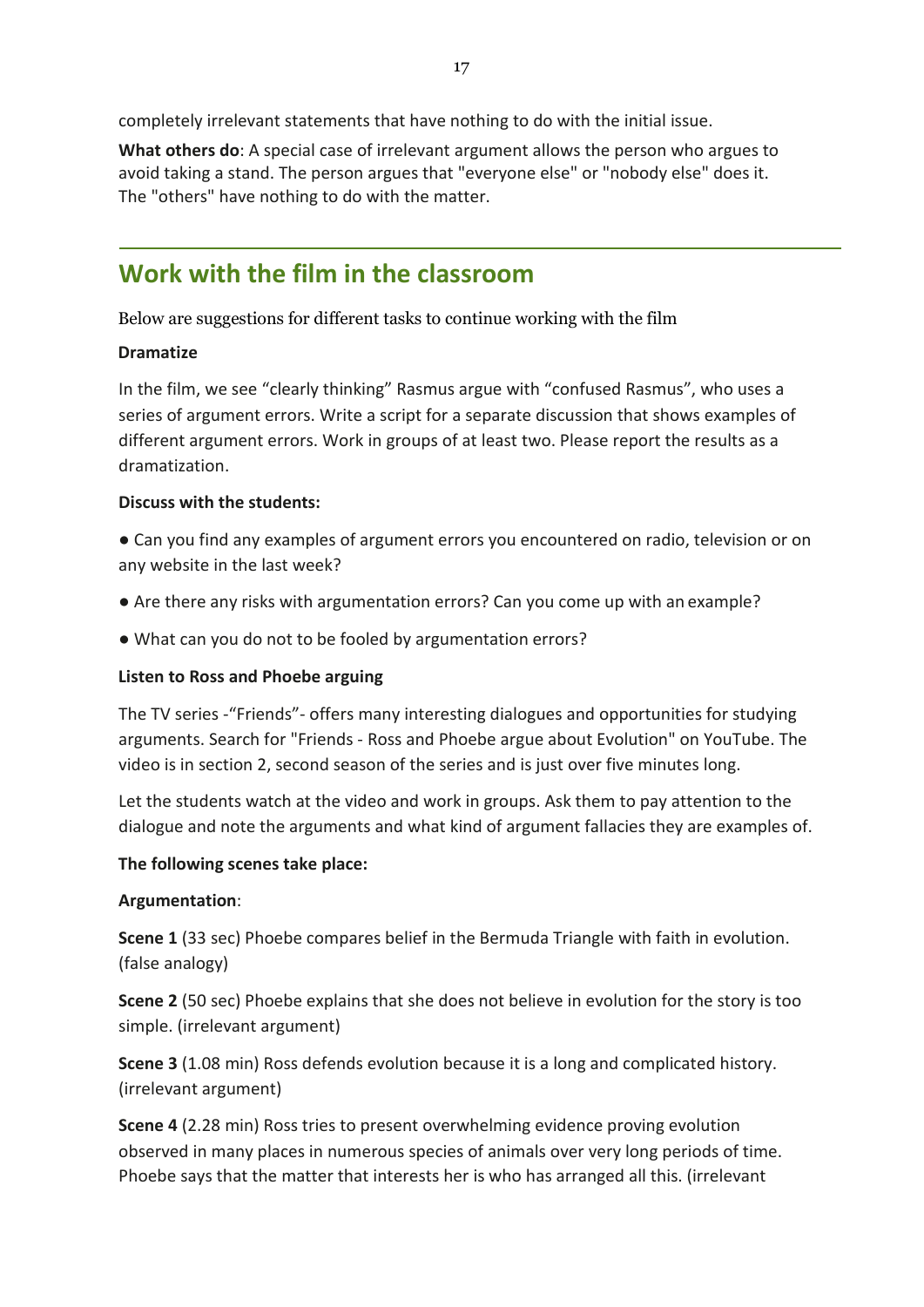#### argument).

**Scene 6** (3.49 min) According to Phoebe, evolution is one of the many possibilities and according to Ross, the only possibility. (False compromise. Subjective ideas are compared to well-proven observations.)

#### **Some other scenes have links to the content of Clear Thinking 1 and Clear Thinking 2:**

**Scene 5** (3.02 min) Phoebe asks why she is not allowed to believe what she wants, and wonders why Ross must convince her.

**Scene 7** (4.03 min) Brilliant minds once thought the earth was flat and that the atom was indivisible now we know better. Have an open mind, says Phoebe.

**Scene 8** (4.22 min) It's arrogant not to admit that you can be wrong, says Phoebe.

**Scene 9** (4.45 min) Ross gives in and says there is a slight uncertainty. Phoebe accuses him of abandoning all his convictions.

**Comment on scenes 5 and 7-9**: Everyone has the right to believe what they want, but the scientific method can solve difficult and important problems and lead to progress. Other approaches cannot do this and may even be harmful. A society that does not accept evolution, for example, may have a poorer understanding of conservation of biodiversity, sustainable development, energy supply and climate problems.

Science continuously questions today's established truth. If new observations show otherwise, a new description of the reality must be produced that can explain the new observations. It will be the new truth until you are forced to reconsider again due to new facts emerging. The fact that the earth is flat and the atom is indivisible are old truths that have been abandoned. One can thus give up what is believed to be the truth, but only if a multitude of well-established observations contradict what was believed previously.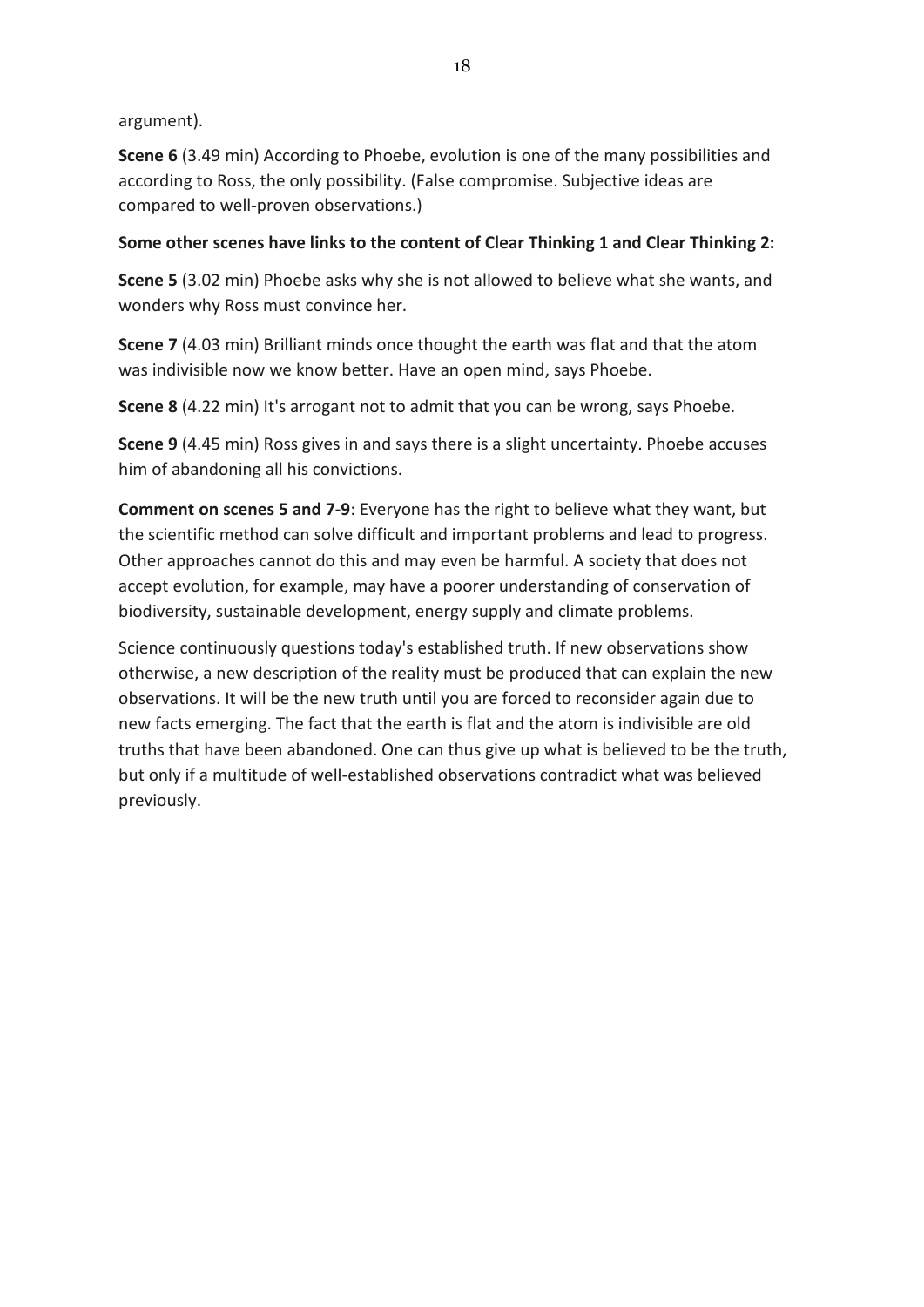# **Appendix 1**

# **What affects the descent of the helicopter towards the ground?**

Build your own helicopter.

Materials: Clips, 3 preprinted templates and a pair of scissors.

#### **Execution:**

**1.** Make a paper helicopter by cutting and folding the template



**2.** What do you think happens if you release the helicopter towards the floor from as high as possible?

**3.** What affects how fast the helicopter moves towards the ground? Record your hypothesis in the minutes!

**4.** Test your hypothesis!

**5.** How did it go? Record what is happening in the protocol.

**6.** Did your results match your hypothesis? Can you explain what happens? Can you draw any conclusions from your experimentation? Record your conclusions in the protocol!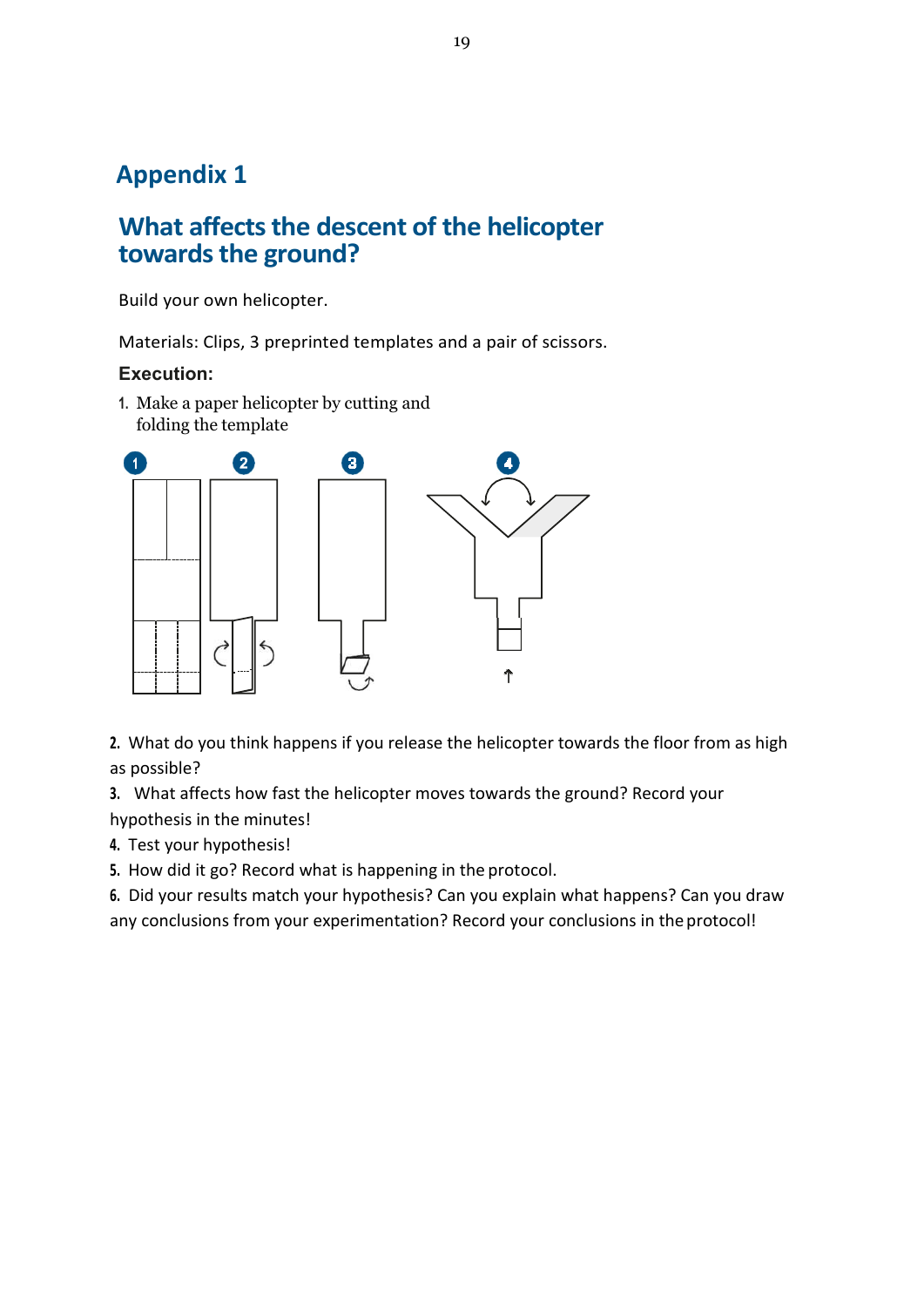|  | $\frac{1}{2}$ Cut<br>Fold _____ |
|--|---------------------------------|
|  |                                 |
|  |                                 |
|  |                                 |
|  |                                 |
|  |                                 |
|  |                                 |
|  |                                 |
|  |                                 |
|  |                                 |
|  |                                 |
|  |                                 |
|  |                                 |
|  |                                 |
|  |                                 |
|  |                                 |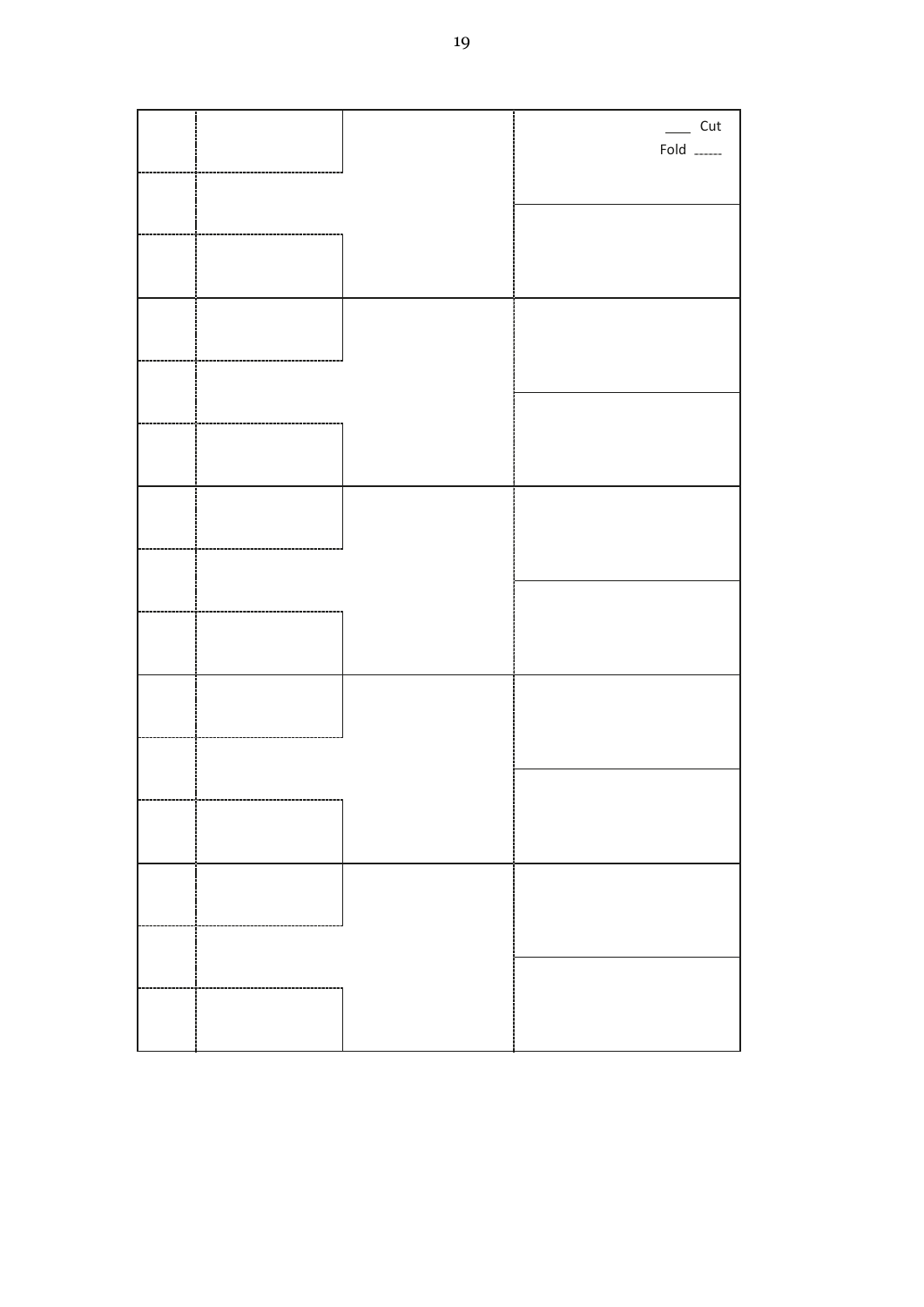# **Appendix 1, protocol**

| <b>Hypothesis</b> |  |
|-------------------|--|
|                   |  |
|                   |  |
|                   |  |
|                   |  |
|                   |  |
|                   |  |
| <b>Method</b>     |  |
|                   |  |
|                   |  |
|                   |  |
|                   |  |
|                   |  |
|                   |  |
|                   |  |
| <b>Result</b>     |  |
|                   |  |
|                   |  |
|                   |  |
|                   |  |
|                   |  |
|                   |  |
| <b>Conclusion</b> |  |
|                   |  |
|                   |  |
|                   |  |
|                   |  |
|                   |  |
|                   |  |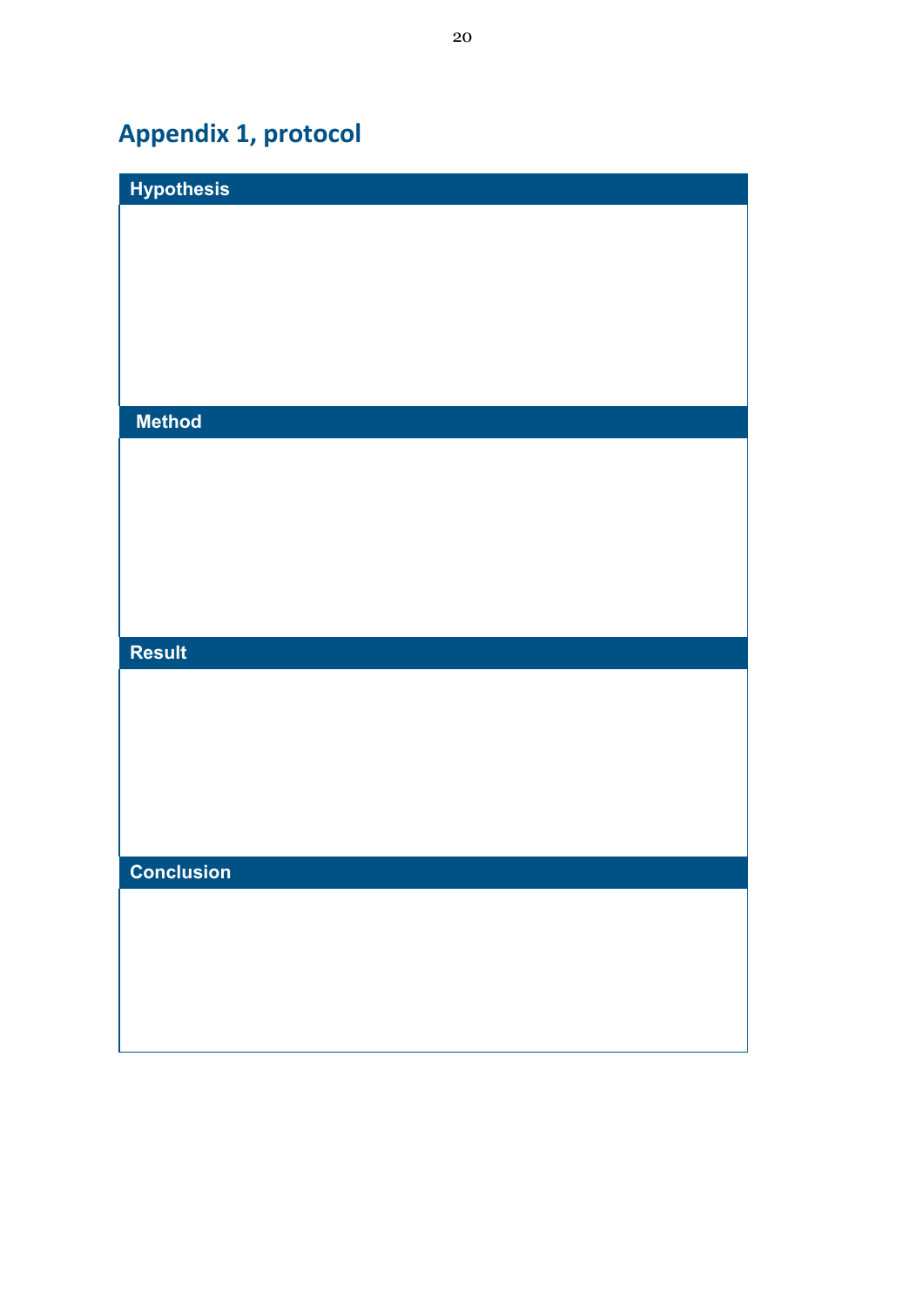### **Appendix 2, cutout cards**

**Milkmaids do not get sick when infected with smallpox. Are they protected because they have had the harmless cowpox?** 

**Anyone who has had harmless cowpox cannot get lifethreatening smallpox.** 

**A number of subjects are infected with cowpox and subsequently exposed to smallpox.**

> **Those infected with cowpox do not contract smallpox**

**Cowpox makes the body produce substances that can fight smallpox so that you do not get the disease**